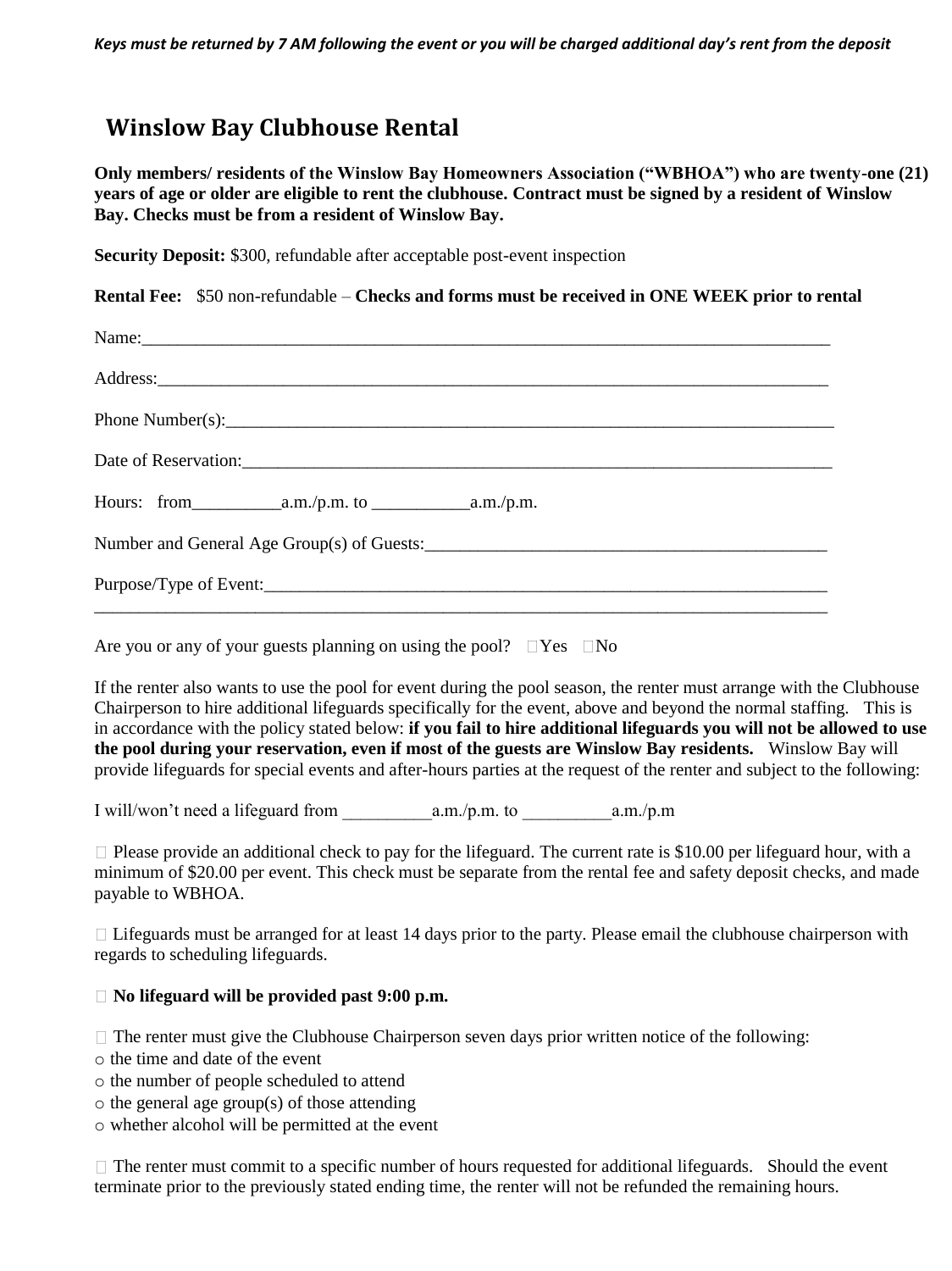## **Agreement**

I, the lessee(s) named above, fully understand and agree:

1. To be fully responsible for any and all damages, breakage, and/or inconvenience occurring during the time of my reservation.

2. To be present during the entire period of my reservation and to be responsible for the conduct of my guests during the entire reservation period, as well as during the times of arrival and departure.

3. That the number of guests is limited to a maximum of one hundred (100).

4. To confine all activities to the Clubhouse in such a manner as to not disturb neighbors and other residents.

5. That the person making this reservation is twenty-one (21) years of age or older.

6. That the lessee will provide all extra chairs, tables, and any additional needed items. Sixty-five chairs and sixteen tables are available.

7. That the WBHOA Clubhouse Chairperson and/or its Directors reserve the right to cancel any function prior to its commencement, for reasonable cause.

8. That the clubhouse, including the restrooms, will be cleaned after the event; the clubhouse must be at least as clean at the end of the reservation as it was at the beginning of the reservation. Including all windows/floors to be vacuumed using a dirt devil floor keeper.

9. That all attendees must vacate the premises by 1:00 a.m. unless the Clubhouse Chairperson specifically approves a time extension prior to the commencement of the function. Approval will be shown in the REMARKS section of this document.

10. That I will adhere to the conditions of this Agreement and the Checklist for Refund of Clubhouse Security Deposit, or I will forfeit part or all of my security deposit, as well as jeopardize my future right to reserve the clubhouse.

11. That in the event of any damage or breakage not covered by my security deposit, I will make full restitution for any additional necessary repairs and costs over the amount of the security deposit. If any legal action must be taken to collect any additional amount(s) in excess of the security deposit, I will pay any attorney fees, court costs, or other collection expenses.

12. That my guests must park in the designated lined spaces: guests will not park on the grass, walkways, driveways, or near fire hydrants.

13. That I will behave responsibly and be considerate of my neighbors regarding the use of audio/visual systems and/or noise-making activities, especially homeowners adjacent to or near the Clubhouse. In the event of complaints I agree to diminish and/or discontinue these activities for the duration of my reservation period. I understand that I must contain music within the Clubhouse after 10:00 p.m.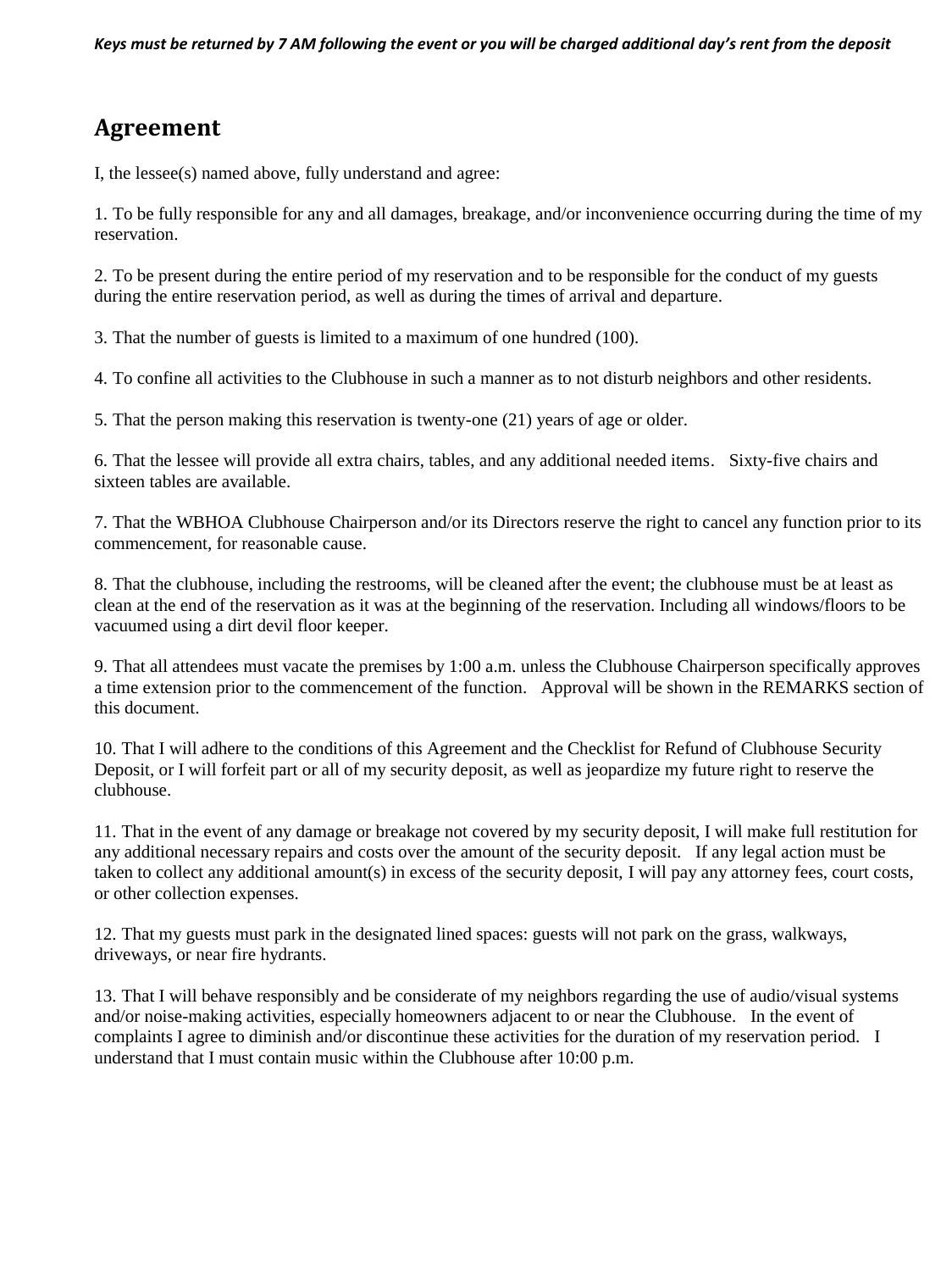14. **If I wish to use the pool during the event, I must reserve a specific number of additional lifeguard hours in advance. Should the event terminate prior to the scheduled ending time, I remain obligated to compensate the lifeguard(s) for the full time requested in this Agreement**.

15. That the lifeguard staff has full authority to revoke pool privileges from any member of my party as deemed appropriate, at any time during my reservation. In addition, the lifeguard staff has the full authority to call the police to deal with any disturbances or make any arrests they deem necessary.

16. That glass is not permitted in the pool area.

17. Bring your own cleaning supplies

a. Garbage bags

b. Towels

c. Cleaning Supplies

d. Anything needed during functions

18. Clean windows after function

*Please make sure you include the following when submitting the form: The \$50 rental fee check, the \$300 security deposit check, and the check for the lifeguard, if applicable, starting at \$10 an hour. These MUST be separate checks. Failure to comply with the contract may result in cancellation of reservation and/or loss of security deposit.*

Lessee's Signature(s): \_\_\_\_\_\_\_\_\_\_\_\_\_\_\_\_\_\_\_\_\_\_\_\_\_\_\_\_\_\_\_\_\_\_\_\_\_\_\_\_\_\_\_\_\_\_\_\_\_\_\_\_\_\_\_\_\_\_\_\_\_\_\_\_

Lessee's Signature $(s)$ :

**- - - - - - - - - - - - - - - - - - - - - - - - - - - - - - - - - - - - - - - - - - - - - - - - - - - - - - - - - - - - - - - - - - - - - - -**

Make your security deposit and rental fee checks payable to the WBHOA, and attach them to the signed Agreement. Make arrangements for the pick-up and return of the Clubhouse key at least three days before the rental date. Please return the key immediately following your rental.

\_\_\_\_\_\_\_\_\_\_\_\_\_\_\_\_\_\_\_\_\_\_\_\_\_\_\_\_\_\_\_\_\_\_\_\_\_\_\_\_\_\_\_\_\_\_\_\_\_\_\_\_\_\_\_\_\_\_\_\_\_\_\_\_\_\_\_\_\_\_\_\_\_\_\_\_\_\_\_\_\_\_\_\_\_\_\_\_\_\_\_\_\_ \_\_\_\_\_\_\_\_\_\_\_\_\_\_\_\_\_\_\_\_\_\_\_\_\_\_\_\_\_\_\_\_\_\_\_\_\_\_\_\_\_\_\_\_\_\_\_\_\_\_\_\_\_\_\_\_\_\_\_\_\_\_\_\_\_\_\_\_\_\_\_\_\_\_\_\_\_\_\_\_\_\_\_\_\_\_\_\_\_\_\_\_\_ \_\_\_\_\_\_\_\_\_\_\_\_\_\_\_\_\_\_\_\_\_\_\_\_\_\_\_\_\_\_\_\_\_\_\_\_\_\_\_\_\_\_\_\_\_\_\_\_\_\_\_\_\_\_\_\_\_\_\_\_\_\_\_\_\_\_\_\_\_\_\_\_\_\_\_\_\_\_\_\_\_\_\_\_\_\_\_\_\_\_\_\_\_

REMARKS:

Clubhouse Chairperson's Signature:

\_\_\_\_\_\_\_\_\_\_\_\_\_\_\_\_\_\_\_\_\_\_\_\_\_\_\_\_\_\_\_\_\_\_\_\_\_\_